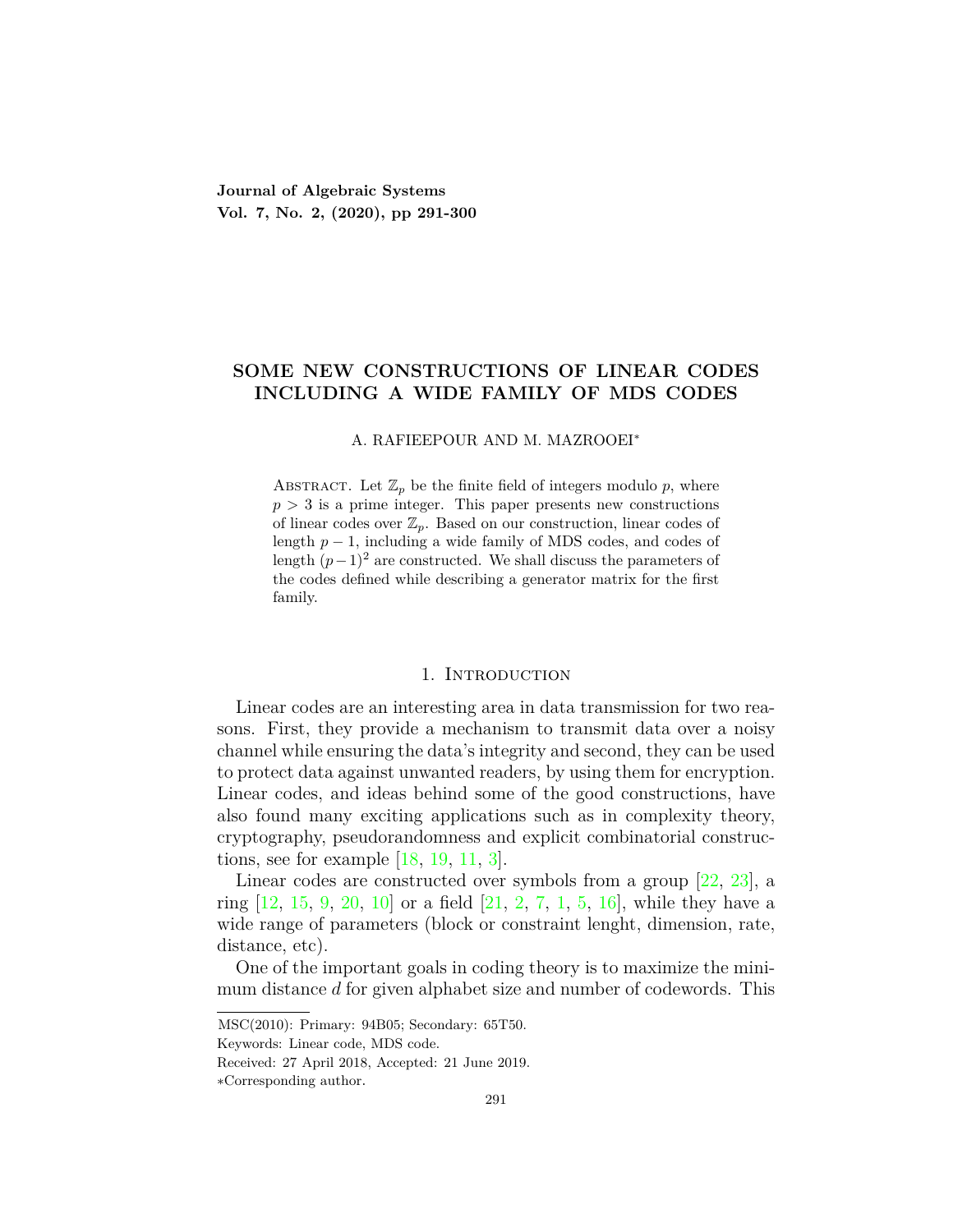increases the number of errors that can be detected or corrected, making the transmision more reliable. The well-known Singleton Bound  $\vert 17 \vert$  $\vert 17 \vert$  $\vert 17 \vert$  says that for codes *C* of lenght *n* over any alphabet of size *m*,

$$
d(C) \le n - \log_m(|C|) + 1.
$$

Codes meeting this bound are called *Maximum Distance Separable* codes (MDS codes, for short). For a linear  $[n, k, d]$ -code, de Boer  $[6]$  defined  $s(C) = n - k + 1 - d$  as the *Singleton defect*, the Singleton Bound ensures that  $s(C)$  is always non-negative. Therefore, a linear code C is MDS when  $s(C) = 0$ , while he called a code *C almost MDS* (AMDS, for short) when  $s(C) = 1$ . Unlike MDS codes, the dual code of an AMDS code is not necessarily AMDS, codes in which  $s(C) = s(C^{\perp}) = 1$  is called *near MDS* (NMDS) codes [[8\]](#page-8-18).

Due to the fact of the importance of linear codes, a wide range of works are gone in this context, many authors have studied construction methods of linear codes. In [[7\]](#page-8-13), boolean functions are employed to construct binary linear codes, while in [[3\]](#page-8-3), construction of linear codes over  $GF(p^h)$  using perfect nonlinear functions is discussed. Beyond, someone can find other constrution methods for linear codes in [\[2\]](#page-8-12) and [[17\]](#page-8-16). In the meantime, some authors focused on the construction methodes of MDS, AMDS and NMDS codes, see [\[21,](#page-8-11) [15](#page-8-7), [1](#page-7-0), [16,](#page-8-15) [14](#page-8-19), [5](#page-8-14), [17\]](#page-8-16).

This paper is organized to present some new construction methods of linear codes over the Galois field  $\mathbb{Z}_p$ ,  $p > 3$  a prime, which leads to construct interesting families of MDS codes. For this, the paper is structured as follows. In Section 2, we recall some preliminaries which are needed to follow the paper. Section 3 deals with our approach to construct a class of linear codes of length  $p-1$  over the field  $\mathbb{Z}_p$ , while we will study the structure of the constructed codes. In Section 4, the minimum distance of the codes introduced in Section 3 will be discussed. Specially, we give a sufficient condition for the codes to be MDS. In the last section, we will generalize the process in Section 3 to construct two-dimentional codes of length  $(p-1)^2$  and discuss about the dimension and the distance of them.

## 2. Preliminaries

Let  $q$  be a prime power and  $F_q$  denotes the Galois field of size  $q$ . A linear code *C* of length *n* over the field  $F_q$  is just a vector subspace of  $(F_q)^n$ , the vector space of all *n*-tuples over  $F_q$ . If the dimension of *C*, denoted by  $\dim(C)$ , is k then C will be called an  $[n, k]_q$ -linear code. In this case, the  $(k \times n)$ -matrix *G* whose rows form a basis for *C* is called a generator matrix of the code *C*. The encoding procedure of a linear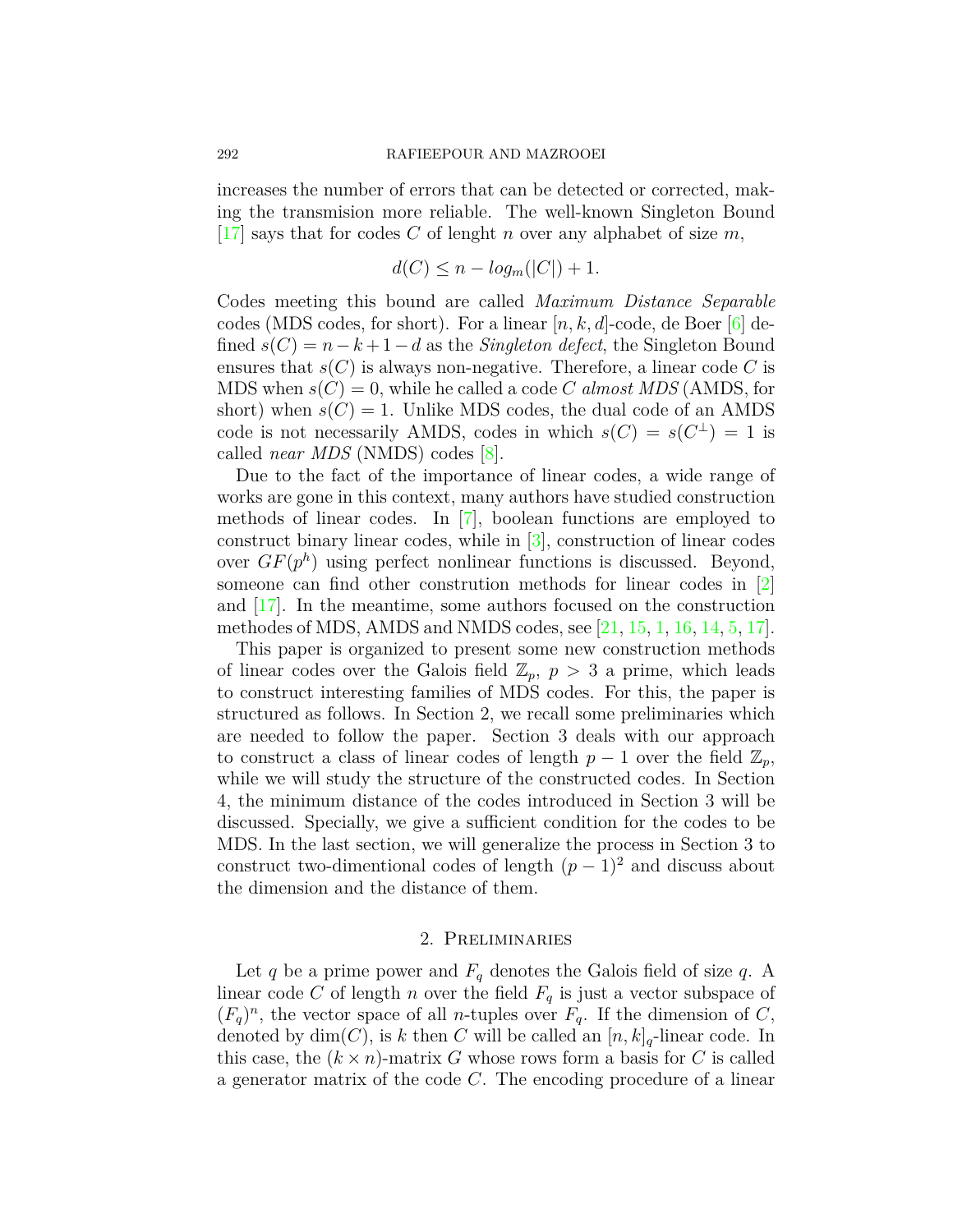code can be easily done by its generator matrix. It sufficies to encode an input vector *x* of length *k* by the codeword  $c = xG$ .

The dual code of an  $[n, k]_q$ -linear code *C* is the  $[n, n-k]$ -linear code defined by

$$
C^{\perp} = \{ x \in (F_q)^n \mid \langle x, c \rangle = 0, \ \forall c \in C \},
$$

where  $\langle x, c \rangle = \sum_{n=0}^{\infty}$ *i*=1  $x_i c_i$ . A generator matrix *H* of  $C^{\perp}$  is called a parity-check matrix of the code *C*. This means that a word  $c \in (F_q)^n$ is a codeword of *C* iff the syndrome of *c*, which is defined as the vectormatrix product  $cH<sup>t</sup>$ , is zero. One of the most efficient decoding algorithms of linear codes, called syndrome decoding, is described by calculating the syndrome of words, See [\[17\]](#page-8-16).

The (Hamming) distance between any words  $x, y \in (F_q)^n$ , denoted by  $d(x, y)$ , is the number of those positions *i* whose  $x_i \neq y_i$ . The minimum distance of a linear code *C* is defined as

$$
d(C) = \min\{d(x, y) \mid x, y \in C, x \neq y\}.
$$

It can be easily checked that  $d(C) = \min\{wt(x) \mid x \in C, x \neq 0\},\$ where  $wt(x)$  is the number of non-zero components of the word x.

**Theorem 2.1.** ([\[17](#page-8-16)]) Let H be a parity-check matrix for an  $[n, k]_q$ *linear code C*. Then every set of  $s - 1$  *columns of*  $H$  *are linearly independent (over*  $F_q$ *) iff C has minimum distance at least s.* 

It follows from the theorem that a linear code *C* with a parity-check matrix *H* has minimum distance (exactly) *d* if and only if every set of *d−*1 columns of *H* are linearly independent, and some set of *d* columns are linearly dependent. Hence this theorem could be used to determine the minimum distance of a linear code, given a parity check matrix.

# 3. **V-CODES**

Throughout this section,  $p > 3$  is a prime,  $n = p - 1$  and  $\mathfrak{n} =$  $\{1, 2, \ldots, n\}.$ 

**Definition 3.1.** For a non-empty subset  $A \subseteq \mathfrak{n}$ , the  $\mathfrak{V}$ -code  $C_A$  is the vector subspace of  $(\mathbb{Z}_p)^n$  defined by

$$
C_A = \{ (c_1, \ldots, c_n) \in (\mathbb{Z}_p)^n \mid \sum_{i=1}^n c_i i^a = 0, \ \forall a \in A \}.
$$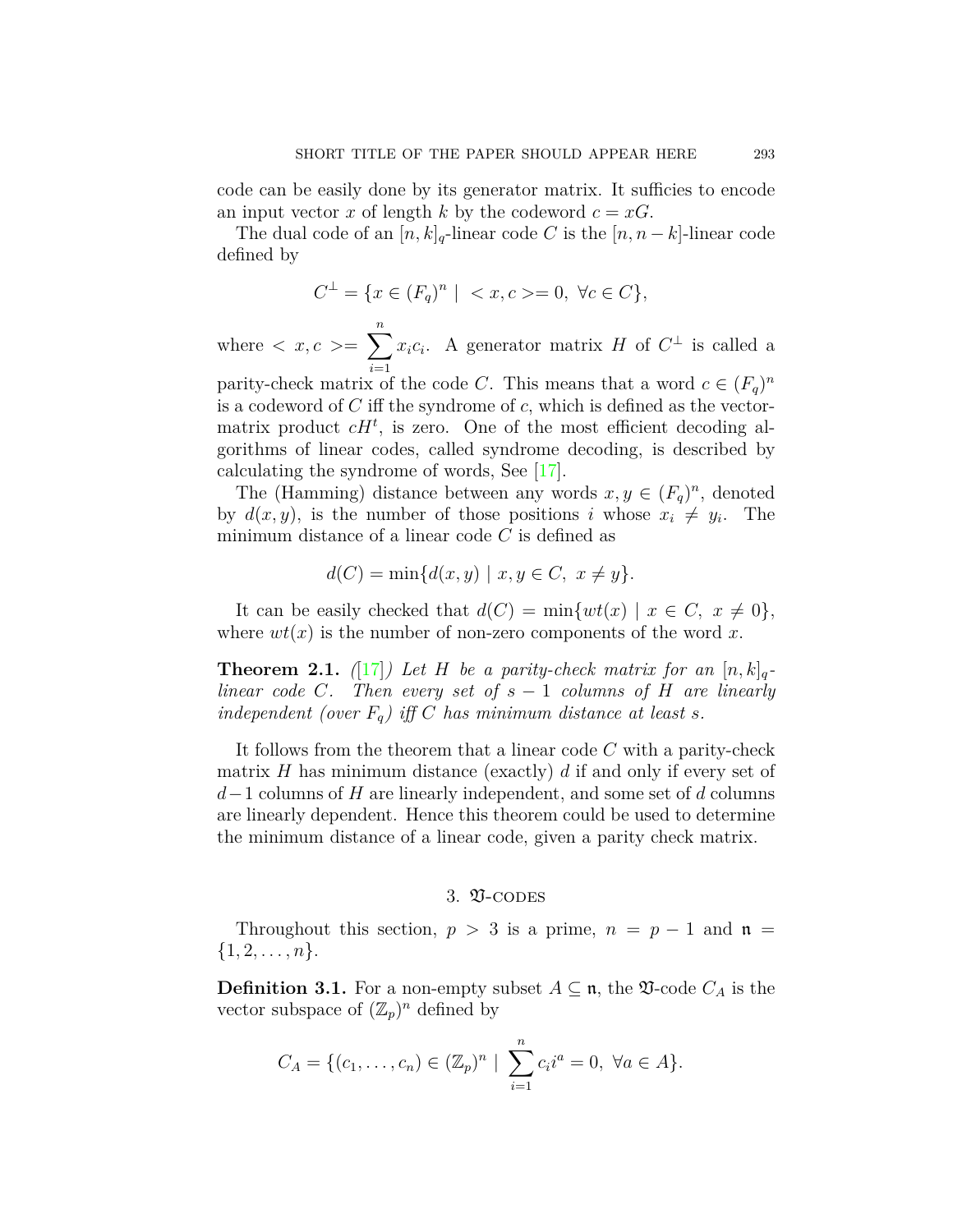Note that a  $\mathfrak V$ -code  $C_A$ ,  $A \subseteq \mathfrak n$ , is just the space of the solutions of the system of linear equations

$$
\sum_{i \in \mathfrak{n}} i^a x_i = 0, \ (a \in A),
$$

over the Galois field  $\mathbb{Z}_p$  with unknowns  $x_1, \ldots, x_n$ . Since the matrix of this system, i.e the matrix  $(i^a)_{i \in \mathfrak{n}, a \in A}$ , is of Vandermond's type, we  $h$ ave  $dim(C_A) = n - |A|$ .

According to the definition of  $\mathfrak$ -codes, it is clrear that the matrix *H<sub>A</sub>* whose rows are the vectors  $(1, 2^a, \ldots, n^a)$ ,  $a \in A$ , is a parity-check matrix for the code  $C_A$ . Next, we are going to describe the generator matrix of the code  $C_A$ . For this, we need the following simple lemma.

<span id="page-3-0"></span>**Lemma 3.2.** *Let F be a finite field of order q and F <sup>×</sup> denotes the multiplicative group of F. For an integer k, if*  $q-1 \nmid k$  *then*  $\sum_{i \in F^\times} i^k =$ 0*.*

*Proof.* Let  $F^k = \{a^k \mid a \in F\}$  and assume that *b* is a generator for the cyclic group  $F^{\times}$ . Then  $b^k F^k = F^k$ . Now, we have

$$
b^k \sum_{i \in F^\times} i^k = \sum_{i \in F^\times} b^k i^k = \sum_{i \in F^\times} i^k,
$$

showing that  $(b^k - 1) \sum_{i \in F^\times} i^k = 0$ . Since  $q - 1 \nmid k, b^k \neq 1$ . Therefore, we should have  $\sum_{i \in F^\times} i^k = 0$ , as desired. □

**Lemma 3.3.** *Let*  $A \subseteq \mathfrak{n}$ *. Then there exists*  $B \subseteq \mathfrak{n}$  *such that*  $C_A^{\perp} = C_B$ *.* 

*Proof.* Let  $B = \mathfrak{n} \setminus \{n - a \mid a \in A\}$ . We claim that  $C_A^{\perp} = C_B$ . First, note that the vectors  $(1^b, 2^b, \ldots, n^b)$ ,  $b \in B$ , form a basis of  $C_B^{\perp}$ . We show that  $(1^b, 2^b, \ldots, n^b) \in C_A$  for all  $b \in B$ . Let  $a \in A$  and  $b \in B$ . There are two cases.

**Case 1.** 2 ≤ *a* + *b* ≤ 2*p* − 3. Since *a* + *b* ≠ *n*, *p* − 1  $\nmid$  *a* + *b*. Thus, by lemma [3.2](#page-3-0), we have  $\sum_{i=1}^{n} i^{a+b} = 0$ .

**Case 2.**  $a + b = 2p - 2 = 2(p - 1)$ . In this case,  $a = b = p - 1$ . Hence,

$$
\sum_{i=1}^{n} i^{a+b} = \sum_{i=1}^{n} i^{2(p-1)} = \sum_{i=1}^{n} i^{2}.
$$

Since  $p - 1 \nmid 2$ , lemma [3.2](#page-3-0) shows that  $\sum_{i=1}^{n} i^2 = 0$ .

So the vector  $(1^b, 2^b, \ldots, n^b) \in C_A$  for all  $b \in B$ . Thus,  $C_B^{\perp} \subseteq C_A$ . Since  $\dim(C_B^{\perp}) = |B| = n - |A| = \dim(C_A)$ , we have  $C_B^{\perp} = C_A$ , proving that  $C_A^{\perp} = C_B$ .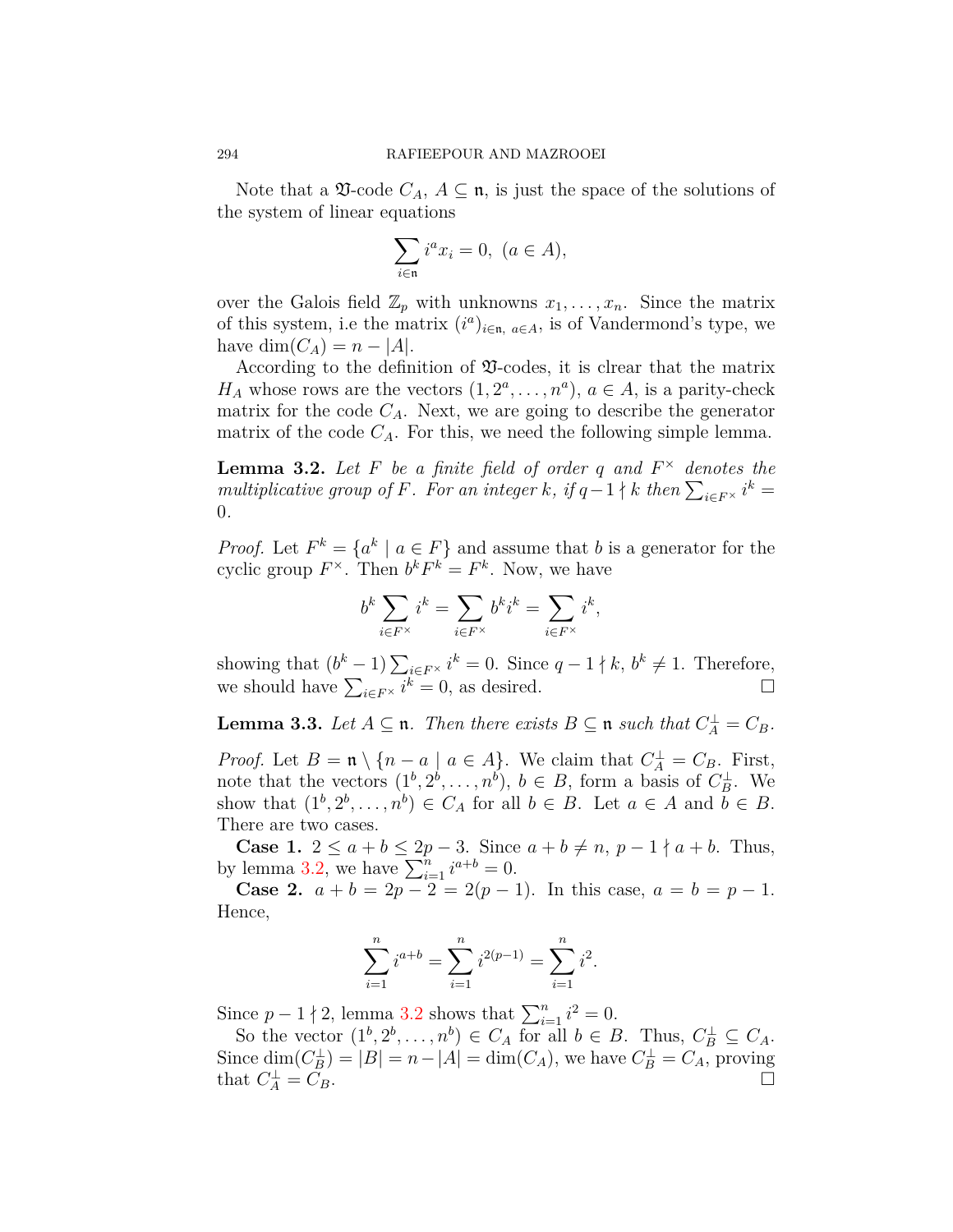**Corollary 3.4.** *Let*  $A \subseteq \mathfrak{n}$  *and*  $B \subseteq \mathfrak{n}$  *such that*  $C_A^{\perp} = C_B$ *. Then the matrix*  $G_A$  *whose rows are the vectors*  $(1, 2^b, \ldots, n^b)$ ,  $b \in B$ , *is a generator matrix for CA.*

*Proof.* By proposition 3.3,  $C_A^{\perp} = C_B$  where  $B = \mathfrak{n} \setminus \{n - a \mid a \in A\}.$ Thus, the set  $\{(1, 2^b, \ldots, n^b) \mid b \in B\}$  is a basis of  $(C_A^{\perp})^{\perp} = C_A$ , as desired.  $\Box$ 

## 4. Minimum Distance of S-codes

In this section, we will show that there are a wide range of MDS codes in the family of  $\mathfrak$ -codes. First, we need the following definition.

**Definition 4.1.** Let  $A \subseteq \mathfrak{n}$  and  $1 \leq d \leq n$ . We say that *A* is an *d*successive set if there exists some  $a \in A$  in which  $A = \{a, a+1, \ldots, a+\}$ *d −* 1*}*.

Now, we introduce an interesting family of linear MDS codes.

**Theorem 4.2.** Let  $A \subseteq \mathfrak{n}$  and  $1 \leq d \leq n$ . If  $A$  is a d-successive set, *then C<sup>A</sup> is an MDS code.*

*Proof.* By hypothesis, there exists  $a \in A$  such that  $A = \{a, a+1, ..., a+\}$  $d-1$ }. Since  $\dim(C_A) = n-d$ , It is enough to prove that there is no codeword of weight  $t \leq d$  in  $C_A$ . This will be done by induction on *d*.

Let  $d = 1$ . Then  $C_A = \{(x_1, \ldots, x_n) | \sum_{i=1}^n x_i i^a = 0\}$ . If  $C_A$  has a codeword of weight 1, then we should have  $i^a = 0 \pmod{p}$  for some  $1 \leq i \leq n$ , showing that  $p \mid i$ , a contradiction. Hence, the statement holds for  $d = 1$ .

Now, suppose that the statement is true for *d* and assume that  $A =$  $\{a, a+1, \ldots, a+d\}$  is a  $(d+1)$ -successive set. Since  $C_A \subseteq C_{A \setminus \{a+d\}}$ , by hypothesis induction, there is no codeword  $c \in C_A$  with  $wt(c) \leq d$ . Now, assume that there exists  $c \in C_A$  with exactly  $d+1$  nonzero coordinates  $c_{i_1}, c_{i_2}, ..., c_{i_{d+1}}$ . This means that there is a nonzero solution for the system of linear equations

$$
\sum_{j=1}^{d+1} x_j i_j^z = 0 \qquad (z \in A),
$$

over the field  $\mathbb{Z}_p$ . The cofficients matrix of the system is  $D = (i_j^z)$ ,  $j = 1, \ldots, d + 1, z \in A$ . Let us compute the determinant of D.

| $\begin{vmatrix} i_1^a \\ i_1^{a+1} \end{vmatrix}$ | $i_2{}^a$<br>$i_2$ <sup><math>a+1</math></sup> | $\frac{i_{d+1}^{a}}{i_{d+1}^{a+1}}$ |  |
|----------------------------------------------------|------------------------------------------------|-------------------------------------|--|
| $i_1{}^d$                                          | $i_2{}^d$                                      | $i_{d+1}^{\ d}$                     |  |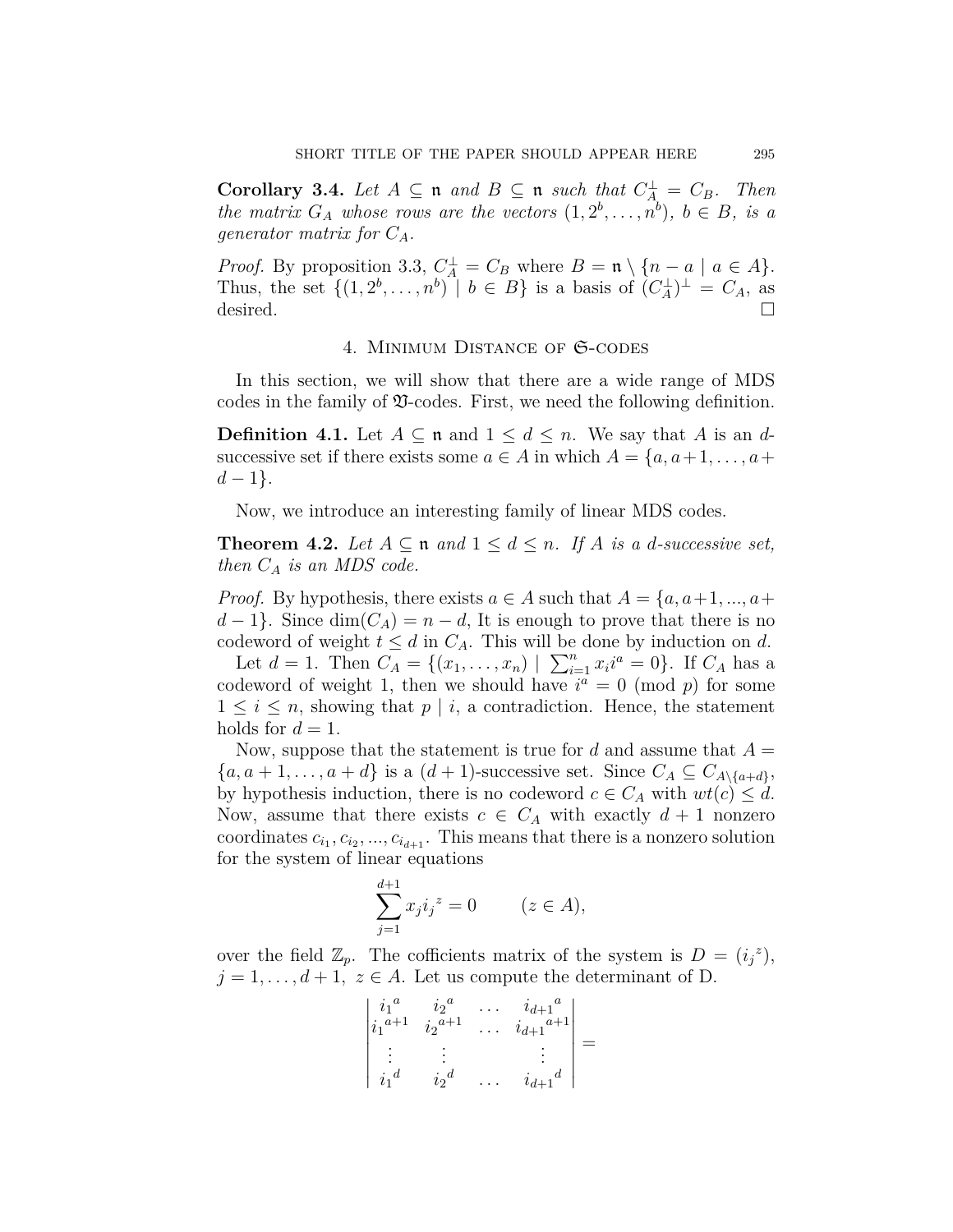$$
i_1^{a} i_2^{a} \dots i_{d+1}^{a} \begin{vmatrix} 1 & 1 & \dots & 1 \\ i_1 & i_2 & \dots & i_{d+1} \\ \vdots & \vdots & & \vdots \\ i_1^{d} & i_2^{d} & \dots & i_{d+1}^{d} \end{vmatrix} = i_1^{a} i_2^{a} \dots i_{d+1}^{a} \dots i_{1 \leq r < s \leq d+1}
$$

Now, it is clear that  $\det(D) \neq 0 \pmod{p}$ . Thus, the system of linear equations has unique zero solution, a contradiction. This completes the proof.  $\Box$ 

**Corollary 4.3.** *Let*  $A \subseteq \mathfrak{n}$  *contains a t-successive subset. Then*  $d(C_A) \geq t + 1$ *.* 

### 5. Two-dimensional V-codes

In this section, we generalize the process described for constructing  $\mathfrak{V}\text{-codes.}$  As before,  $p > 3$  is a prime number,  $n = p - 1$  and  $\mathfrak{n} =$  $\{1, 2, \ldots, n\}$ . Throughout this section,  $\text{Mat}_{r,s}(\mathbb{Z}_p)$  denotes the set of all  $(r \times s)$ -matrices over  $\mathbb{Z}_p$ . In the case of  $r = s$ , we simply use the notation  $\text{Mat}_r(\mathbb{Z}_p)$ .

**Definition 5.1.** Let  $\mathfrak{U} \subseteq \mathfrak{n} \times \mathfrak{n}$  be a non-empty set. we define the 2-dimensional  $\mathfrak V$ -code  $C_{\mathfrak U}$  to be the set of all matrices  $X = (x_{ij}) \in$  $\text{Mat}_n(\mathbb{Z}_p)$  whose  $\sum_{i,j} x_{ij} i^a j^b = 0$  for all  $(a, b) \in \mathfrak{U}$ .

Note that, by definition, for any subset  $\mathfrak{U} \subseteq \mathfrak{n} \times \mathfrak{n}$ , we obtain a code whose elements are matrices, that can be viewed as vectors of length  $n^2$ , by reading them column by column.

A simple way of describing the 2-dimensional  $\mathfrak{V}\text{-code }C_{\mathfrak{U}}$  is as follows. Let  $\mathfrak{H}(\mathfrak{U})$  denote the matrix whose rows and columns are labeled by the pairs  $(a, b) \in \mathfrak{U}$  and  $(i, j) \in \mathfrak{n} \times \mathfrak{n}$  respectively and  $\mathfrak{H}(\mathfrak{U})_{(a,b),(i,j)} = i^a j^b$ . Then the code  $C_{\mathfrak{U}}$  is just the set of all vectors  $X \in (\mathbb{Z}_p)^{n^2}$  in which  $\mathfrak{H}(\mathfrak{U})X^T=0.$ 

For U *⊆* n *×* n, let

$$
\pi_1(\mathfrak{U}) = \{ \alpha \in \mathfrak{n} \mid \exists \beta \in \mathfrak{n}, \ (\alpha, \beta) \in \mathfrak{U} \},
$$

$$
\pi_2(\mathfrak{U}) = \{ \beta \in \mathfrak{n} \mid \exists \alpha \in \mathfrak{n}, \ (\alpha, \beta) \in \mathfrak{U} \}.
$$

For any  $\alpha \in \pi_1(\mathfrak{U})$ , let  $\psi(\alpha) = {\beta \in \pi_2(\mathfrak{U}) \mid (\alpha, \beta) \in \mathfrak{U}}$  and define the  $(|\pi_1(\mathfrak{U})| \times n)$ -matrix  $A_\alpha$  to be the matrix whose rows and columns are labeled by the sets  $\pi_1(\mathfrak{U})$  and  $\mathfrak{n}$  respectively, and  $(A_\alpha)_{ij} = \delta_{i\alpha} j^\alpha$ , where  $\delta$  is the Kronecker delta function. Beyond, define the  $(|\pi_2(\mathfrak{U})| \times$ *n*)-matrix  $B_{\alpha}$  to be the matrix whose rows and columns are indexed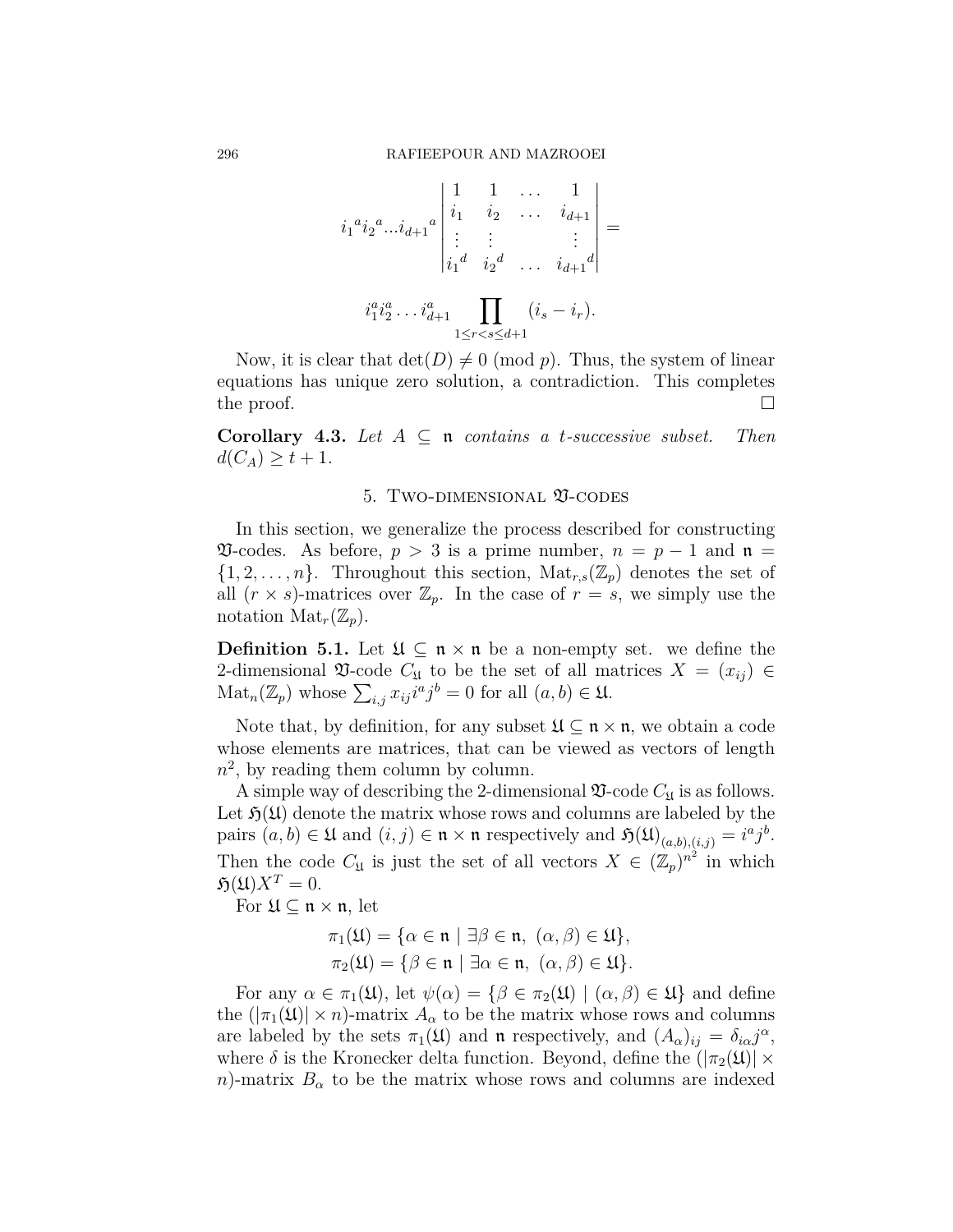by the sets  $\pi_2(\mathfrak{U})$  and **n** respectively, and  $(B_\alpha)_{ij} = \chi_{\psi(\alpha)}(i)j^i$ , where  $\chi_{\psi(\alpha)}(i)$  is 1 if  $i \in \psi(\alpha)$  and is zero elsewhere.

Now, consider the linear transformation

$$
T_{\alpha} : \mathrm{Mat}_n(\mathbb{Z}_p) \to \mathrm{Mat}_{|\pi_1(\mathfrak{U})|, |\pi_2(\mathfrak{U})|}(\mathbb{Z}_p)
$$

defined by  $T_{\alpha}(X) = A_{\alpha} X B_{\alpha}^{t}$ , where  $B_{\alpha}^{t}$  denotes the transpose of the matrix  $B_{\alpha}$ . Then, we will have

$$
T_{\alpha}(X)_{ij} = \sum_{k=1}^{n} (A_{\alpha}X)_{ik} (B_{\alpha}^{t})_{kj}
$$
  

$$
= \sum_{k=1}^{n} (\sum_{l=1}^{n} (A_{\alpha})_{il} X_{lk}) (B_{\alpha})_{jk}
$$
  

$$
= \sum_{k} \sum_{l} \delta_{i\alpha} l^{\alpha} X_{lk} \chi_{\psi(\alpha)}(j) k^{j}
$$
  

$$
= \delta_{i\alpha} \chi_{\psi(\alpha)}(j) \sum_{k,l} X_{lk} l^{\alpha} k^{j},
$$

for all  $i \in \pi_1(\mathfrak{U}), j \in \pi_2(\mathfrak{U})$  and  $X \in \text{Mat}_n(\mathbb{Z}_p)$ .

Now, for all  $X \in Mat_n(\mathbb{Z}_p)$ , let  $T(X) = \sum_{\alpha \in \pi_1(\mathfrak{U})} T_\alpha(X)$ . Then, for all  $i \in \pi_1(\mathfrak{U})$  and  $j \in \pi_2(\mathfrak{U})$ , we have

$$
T(X)_{ij} = \sum_{\alpha \in \pi_1(\mathfrak{U})} \delta_{i\alpha} \chi_{\psi(\alpha)}(j) (\sum_{k,l} X_{lk} l^{\alpha} k^j)
$$
  

$$
= \chi_{\psi(\alpha)}(j) \sum_{k,l} X_{lk} l^i k^j
$$
  

$$
= \begin{cases} 0 & (i,j) \notin \mathfrak{U} \\ \sum_{k,l} X_{lk} l^i k^j & (i,j) \in \mathfrak{U}. \end{cases}
$$

This implies the following lemma.

**Lemma 5.2.** *For*  $\mathfrak{U} \subseteq \mathfrak{n} \times \mathfrak{n}$ *,*  $X \in C_{\mathfrak{U}}$  *iff*  $T(X) = 0$ *.* 

*Proof.* Just note that  $T(X) = 0$  iff for all  $(i, j) \in \mathfrak{U}, \sum_{k,l} X_{lk} l^i k^j = 0$ iff  $X \in C_{\mathfrak{U}}$ .

**Theorem 5.3.** *Let*  $\mathfrak{U} \subseteq \mathfrak{n} \times \mathfrak{n}$ *. Then* 

$$
n^2 - \sum_{\alpha \in \pi_1(\mathfrak{U})} |\psi(\alpha)| \le \dim(C_{\mathfrak{U}}) \le n^2 - |\pi_1(\mathfrak{U})| |\pi_2(\mathfrak{U})|.
$$

*Proof.* It's easy to see that  $\text{rank}(T_\alpha) = \text{rank}(A_\alpha)\text{rank}(B_\alpha) = |\psi(\alpha)|$ .  $\text{Since } T = \sum_{\alpha \in \pi_1(\mathfrak{U})} T_\alpha \text{, } \text{rank}(T) \leq \sum_{\alpha \in \pi_1(\mathfrak{U})} \text{rank}(T_\alpha) = \sum_{\alpha \in \pi_1(\mathfrak{U})} |\psi(\alpha)|.$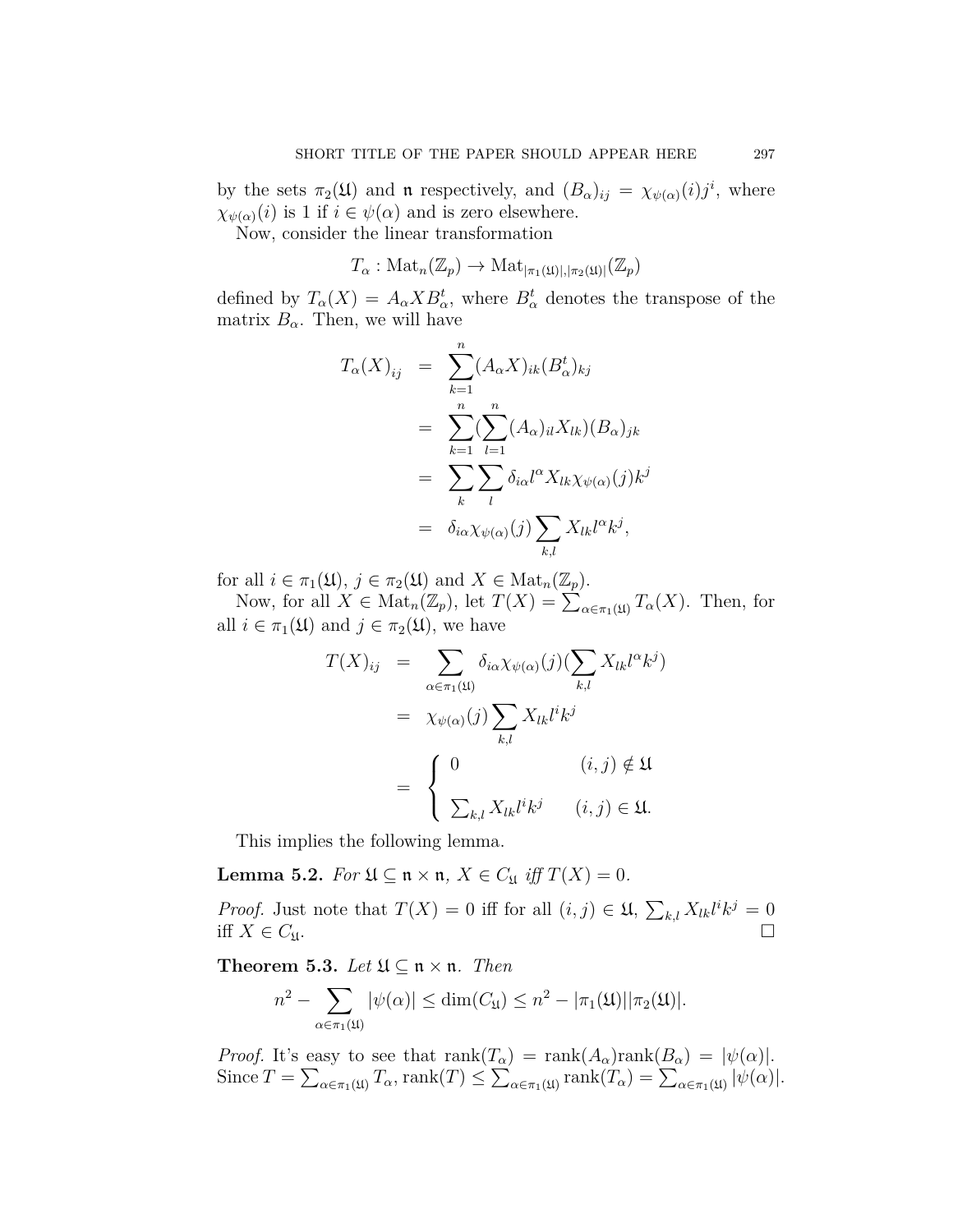Hence,

$$
\dim(C_{\mathfrak{U}}) = n^2 - \operatorname{rank}(T) \ge n^2 - \sum_{\alpha \in \pi_1(\mathfrak{U})} |\psi(\alpha)|.
$$

On the other hand,  $C_{\mathfrak{U}} \subseteq C_{\pi_1(\mathfrak{U}) \times \pi_2(\mathfrak{U})}$ . Hence,

$$
\dim C_{\mathfrak{U}}) \leq \dim (C_{\pi_1(\mathfrak{U}) \times \pi_2(\mathfrak{U})}).
$$

Let  $\mathfrak{C} \in \mathrm{Mat}_{|\pi_1(\mathfrak{U})| \times n}(\mathbb{Z}_p)$  and  $\mathfrak{D} \in \mathrm{Mat}_{n \times |\pi_2(\mathfrak{U})|}(\mathbb{Z}_p)$  denote the matrices  $(i^{a})_{a,n}$  and  $(j^{b})_{b,j}$ ,  $a \in \pi_{1}(\mathfrak{U}), b \in \pi_{2}(\mathfrak{U})$  and  $1 \leq i, j \leq n$ , respectively. As mentioned before, It is easy to see that the rank of the linear transform  $S: \text{Mat}_n(\mathbb{Z}_p) \to \text{Mat}_{|\pi_1(\mathfrak{U})| \times |\pi_2(\mathfrak{U})|}(\mathbb{Z}_p)$ , defined by  $S(X) = \mathfrak{C} X \mathfrak{D}$ is equal to  $rank(\mathfrak{C})rank(\mathfrak{D})$ . This shows that the dimension of the kernel of *S* is  $n^2 - \text{rank}(\mathfrak{C})\text{rank}(\mathfrak{D}) = n^2 - |\pi_1(\mathfrak{U})||\pi_2(\mathfrak{U})|$ . Thus, the code  $C_{\pi_1(\mathfrak{U})\times\pi_2(\mathfrak{U})}$  has dimension  $n^2 - |\pi_1(\mathfrak{U})||\pi_2(\mathfrak{U})|$ . This implies that  $\dim(C_{\mathfrak{U}}) \leq n^2 - |\pi_1(\mathfrak{U})||\pi_2(\mathfrak{U})|$ , as claimed. □

**Theorem 5.4.** *For*  $\mathfrak{U} \subseteq \mathfrak{n} \times \mathfrak{n}$ *, we have* 

$$
\min\{d(C_{\pi_1(\mathfrak{U})}), d(C_{\pi_2(\mathfrak{U})})\} \leq d(C_{\mathfrak{U}}) \leq (\sum_{\alpha \in \pi_1(\mathfrak{U})} |\psi(\alpha)|) + 1.
$$

*Proof.* By singleton bound, and thanks to theorem 5.3, we have  $d(C) \leq$  $\left(\sum_{\alpha \in \pi_1(\mathfrak{U})} |\psi(\alpha)|\right) + 1.$ 

Now, let  $0 \neq X \in C_{\mathfrak{U}}$ . Then,  $\sum_{i,j} X_{ij} i^{\alpha} j^{\beta} = 0$  for all  $(\alpha, \beta) \in \mathfrak{U}$ . This means that, for  $\alpha \in \pi_1(\mathfrak{U}), \sum_j (\sum_i \tilde{i}^\alpha x_{ij}) j^\beta = 0$  for all  $\beta \in \psi(\alpha)$ . Therefore, for each  $\alpha \in \pi_1(\mathfrak{U})$ , the vectote  $w_\alpha = (\sum_i i^\alpha X_{i1}, \dots, \sum_i i^\alpha X_{in})$  lies in the **v**-code  $C_{\psi(\alpha)}$ . Now, there are 2 cases.

**Case 1.**  $w_{\alpha} = 0$  for all  $\alpha \in \pi_1(\mathfrak{U})$ . In this case, for any  $1 \leq j \leq n$ , the vector  $v_j = (X_{1j}, \ldots, X_{nj}) \in C_{\pi_1(\mathfrak{U})}$ . Since  $0 \neq X$ , there exists  $1 \leq j \leq n$  such that  $v_j \neq 0$ . Thus,  $\text{wt}(v_j) \geq d(C_{\pi_1(\mathfrak{U})})$  which implies  $wt(X) \geq d(C_{\pi_1(\mathfrak{U})}).$ 

**Case 2.** There exists  $\alpha \in \pi_1(\mathfrak{U})$  such that  $w_\alpha \neq 0$ . Since  $w_\alpha \in C_{\psi(\alpha)}$ ,  $wt(w_\alpha) \geq d(C_{\psi(\alpha)}) := d_\alpha$ . This means that there are  $1 \leq j_1, \ldots, j_{d_\alpha} \leq j_d$ *n* such that  $\sum_{i} i^{a} X_{ij_r} \neq 0$ ,  $r = 1, \ldots, d_{\alpha}$ , which implies wt $(X) \geq d_{\alpha} \geq 0$  $d(C_{\pi_2(\mathfrak{U})})$ .

Thus, the cases discusses above show that

$$
d(C_{\mathfrak{U}}) \ge \min\{d(C_{\pi_1(\mathfrak{U})}), d(C_{\pi_2(\mathfrak{U})})\},\
$$

as desired.  $\Box$ 

#### **REFERENCES**

<span id="page-7-0"></span>1. T. P. Berger and A. Ourivski, Construction of new MDS codes from Gabidulin codes, In *Proceedings of ACCT*, Kranevo, Bulgaria, (2009), 40–47.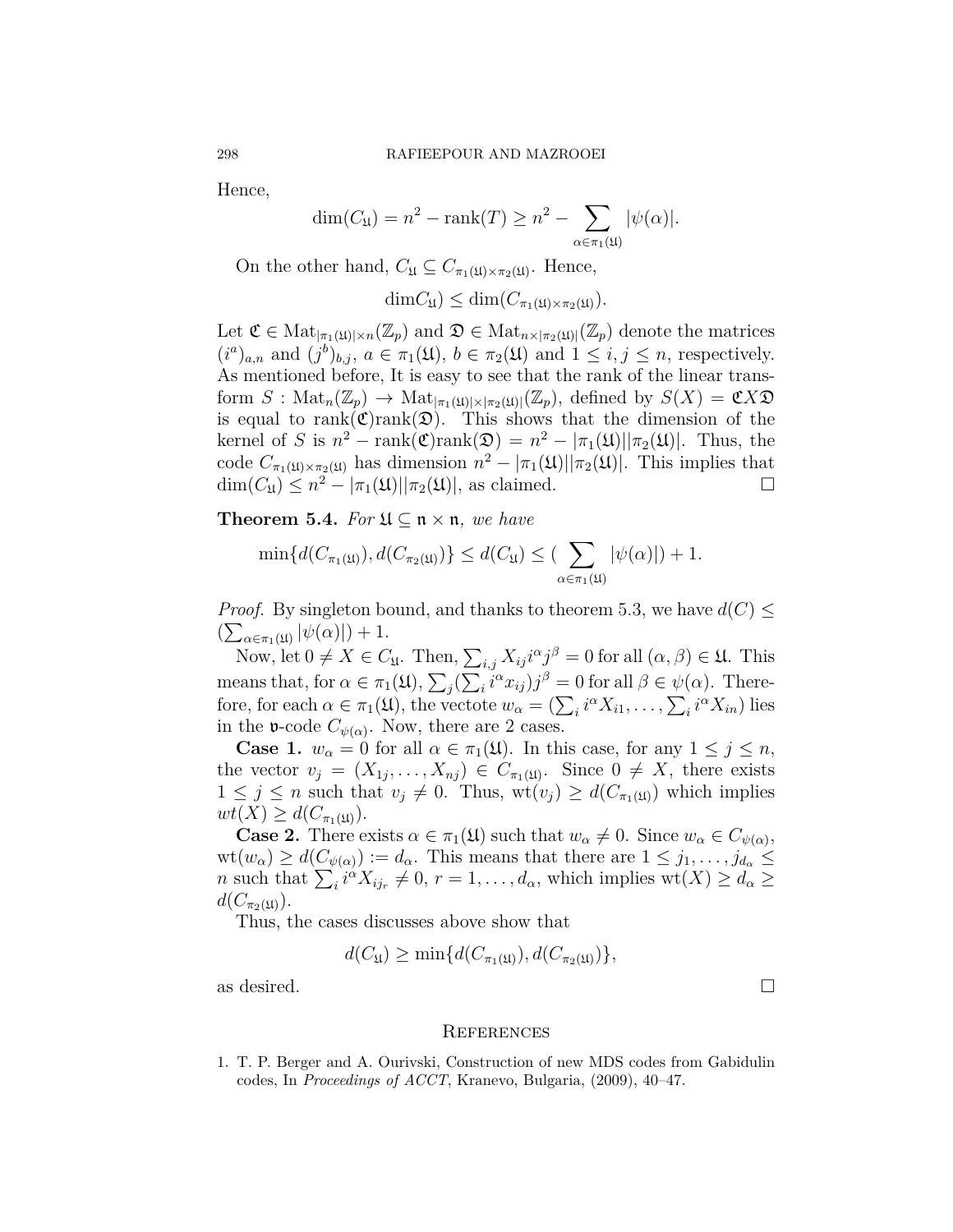- <span id="page-8-12"></span>2. M. Braun, Construction of linear codes with large minimum distance, *IEEE Trans. Inform. Theory*, **50**(8) (2004), 1687–1691.
- <span id="page-8-3"></span>3. C. Carlet, C. Ding and J. Yuan, Linear codes from perfect nonlinear mappings and their secret sharing schemes, *IEEE Trans. Inform. Theory*, **51**(6) (2005), 2089–2102.
- 4. C. Carlet, S. Mesnager, C. Tang and Y. Qi, Euclidean and Hermitian LCD MDS codes, *Des. Codes Cryptogr.*, **86**(11) (2018), 2605–2618.
- <span id="page-8-14"></span>5. B. Chen and H. Liu, New constructions of MDS codes with complementary duals, *IEEE Trans. Inform. Theory*, **64**(8) (2018), 5776–5782.
- <span id="page-8-17"></span>6. De Boer and A. Mario, Almost MDS codes, *Des. Codes Cryptogr.*, **9**(2) (1996), 143–155.
- <span id="page-8-13"></span>7. C. Ding, A construction of binary linear codes from Boolean functions, *Discrete Math.*, **339**(9) (2016), 2288–2303.
- <span id="page-8-18"></span>8. S. Dodunekov and I. Landgev, On near MDS codes, *J. Geom.*, **54**(1-2) (1995), 30–43.
- <span id="page-8-8"></span>9. S. T. Dougherty, J. L. Kim and H. Kulosman, MDS codes over finite principal ideal rings, *Des. Codes Cryptogr.*, **50**(1) (2009), 77–92.
- <span id="page-8-10"></span>10. M. El Oued and P. Sol, MDS convolutional codes over a finite ring, *IEEE Trans. Inform. Theory*, **59**(11) (2013), 7305–7313.
- <span id="page-8-2"></span>11. J. Feigenbaum, The use of coding theory in computational complexity, *Different Aspects of Coding Theory*, American Mathematical Soc (1995), 207–233.
- <span id="page-8-6"></span>12. K. Guenda and T. A. Gulliver, MDS and self-dual codes over rings, *Finite Fields Appl.*, **18**(6) (2012), 1061–1075.
- 13. L. F. Jin, Construction of MDS codes with complementary duals, *IEEE Trans. Inform. Theory*, **63**(5) (2017), 2843–2847.
- <span id="page-8-19"></span>14. L. F. Jin and C. P. Xing, New MDS self-dual codes from generalized Reed-Solomon codes, *IEEE Trans. Inform. Theory*, **63**(3) (2017), 1434–1438.
- <span id="page-8-7"></span>15. J. L. Kim and Y. Lee, Construction of MDS self-dual codes over Galois rings, *Des. Codes Cryptogr.*, **45**(2) (2007), 247–258.
- <span id="page-8-15"></span>16. J. Lacan and J. Fimes, Systematic MDS Erasure codes based on Vandermonde matrices, *IEEE Trans. Commun. Lett.*, **8**(9) (2004), 570–572.
- <span id="page-8-16"></span>17. F. J. MacWilliams and N. J. A. Sloane, *The theory of error-correcting codes*, Elsevier, 1977.
- <span id="page-8-0"></span>18. R. J. McEliece, A public-key cryptosystem based on algebraic coding theory, *DSN Progress Report*, **114** (1978), 42–44.
- <span id="page-8-1"></span>19. R. Overbeck and N. Sendrier, Code-based cryptography, In Daniel J. Bernstein, Johannes Buchmann, and Erik Dahmen, editors, Post-Quantum Cryptography, Springer Berlin Heidelberg, 2009.
- <span id="page-8-9"></span>20. K. Shiromoto, Note on MDS codes over the integers modulo *p <sup>m</sup>*, *Hokkaido Math. J.*, **29**(1) (2000), 149–157.
- <span id="page-8-11"></span>21. Y. Wu, A construction of systematic MDS codes with minimum repair bandwidth, *IEEE Trans. Inform. Theory*, **57**(6) (2011), 3738–3741.
- <span id="page-8-4"></span>22. A. A. Zain, Rajan and B. Sundar, Algebraic characterization of MDS group codes over cyclic groups, *IEEE Trans. Inform. Theory*, **41**(6) (1995), 2052–2056.
- <span id="page-8-5"></span>23. A. A. Zain, Rajan and B. Sundar, Quasideterminant characterization of MDS group codes over abelian groups, *Des. Codes Cryptogr.*, **13** (1998), 313–330.